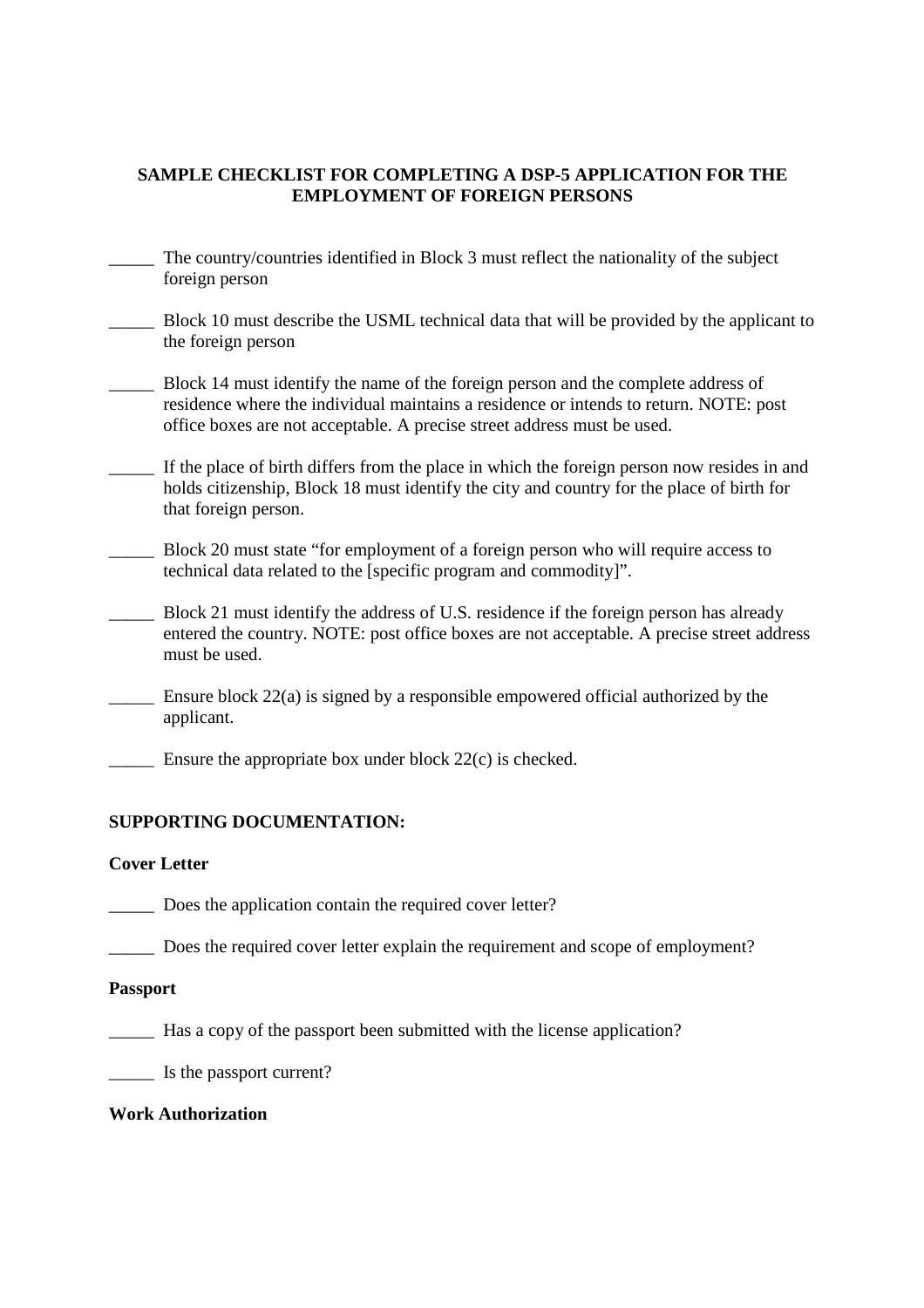| Security, U.S. Citizenship and Immigration Service been submitted with the application?                                                                                   |
|---------------------------------------------------------------------------------------------------------------------------------------------------------------------------|
| Does the Visa or other form of authorization have a current date?                                                                                                         |
| <b>Resume</b>                                                                                                                                                             |
|                                                                                                                                                                           |
| <b>Job Description</b>                                                                                                                                                    |
| Has a copy of the job description been submitted with the license application?                                                                                            |
| Detailed description of the technical data to be released                                                                                                                 |
| Is the application supported with a detailed description of the technical data to be<br>released?                                                                         |
| <b>Non-Disclosure Agreement (NDA)</b>                                                                                                                                     |
| Has a copy of the NDA been submitted with the license application?                                                                                                        |
|                                                                                                                                                                           |
|                                                                                                                                                                           |
| <b>Technology Control Plan (TCP)</b>                                                                                                                                      |
| Has a copy of the TCP been submitted with the license application?                                                                                                        |
|                                                                                                                                                                           |
| DSP-83 for submission of a DSP-85 Form and Manufacturing Know-How of SME                                                                                                  |
| Does your license application contain manufacturing know-how of Significant Military<br>Equipment (SME)? If so, a DSP-83 MUST be submitted with your license application: |
| Is the DSP-83 the one-page version? If not, download the most recent version of the<br>form from http://pmddtc.state.gov/docs/dsp83.pdf.                                  |
| Does the DSP-83 contain the following information:                                                                                                                        |
| $\Box$ Technical data description (does this match what is listed on the license application)                                                                             |

□ Value

\_\_\_\_\_ Has a copy of the Visa or other form of authorization from the Department of Homeland